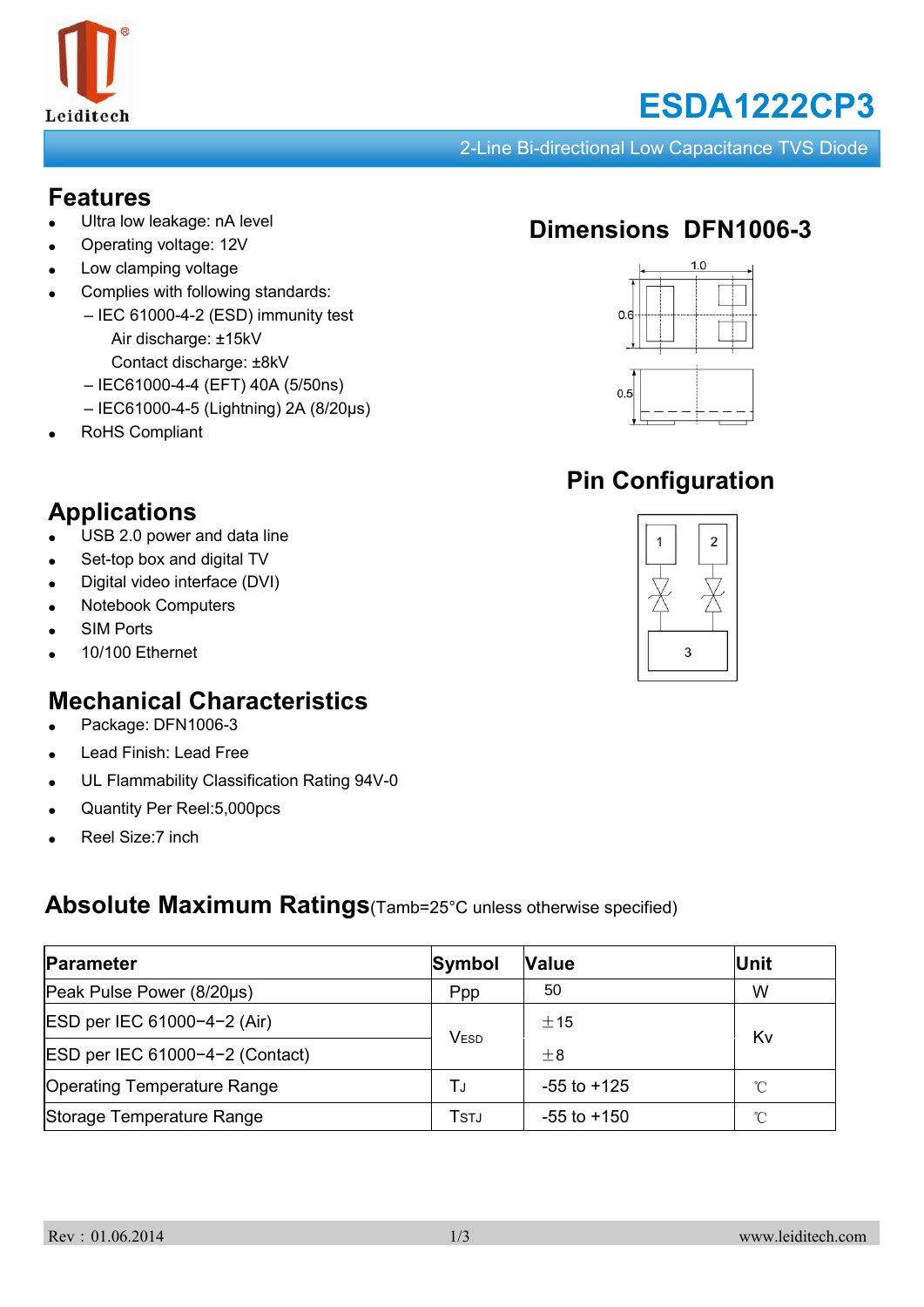

#### **Electrical Characteristics**(TA=25°C unless otherwise specified)

| Part Number        | Device<br>Marking | V <sub>rwm</sub><br>(V) | $V_{BR}$<br>(V) | (mA) | $V_c$<br>@1A | (Max) | Vc<br>(@A) | <b>I</b> R<br>μA<br>(Max) | (Pf)<br>$'$ Typ.) |
|--------------------|-------------------|-------------------------|-----------------|------|--------------|-------|------------|---------------------------|-------------------|
| <b>ESDA1222CP3</b> | 42                | 12                      | 13.3            |      | 18           | 23    | 2          | 50                        | 4                 |

### **Characteristic Curves**

**Fig1. 8/20**µ**s Pulse Waveform**

### **Fig2. ESD Pulse Waveform (according to IEC 61000-4-2)**